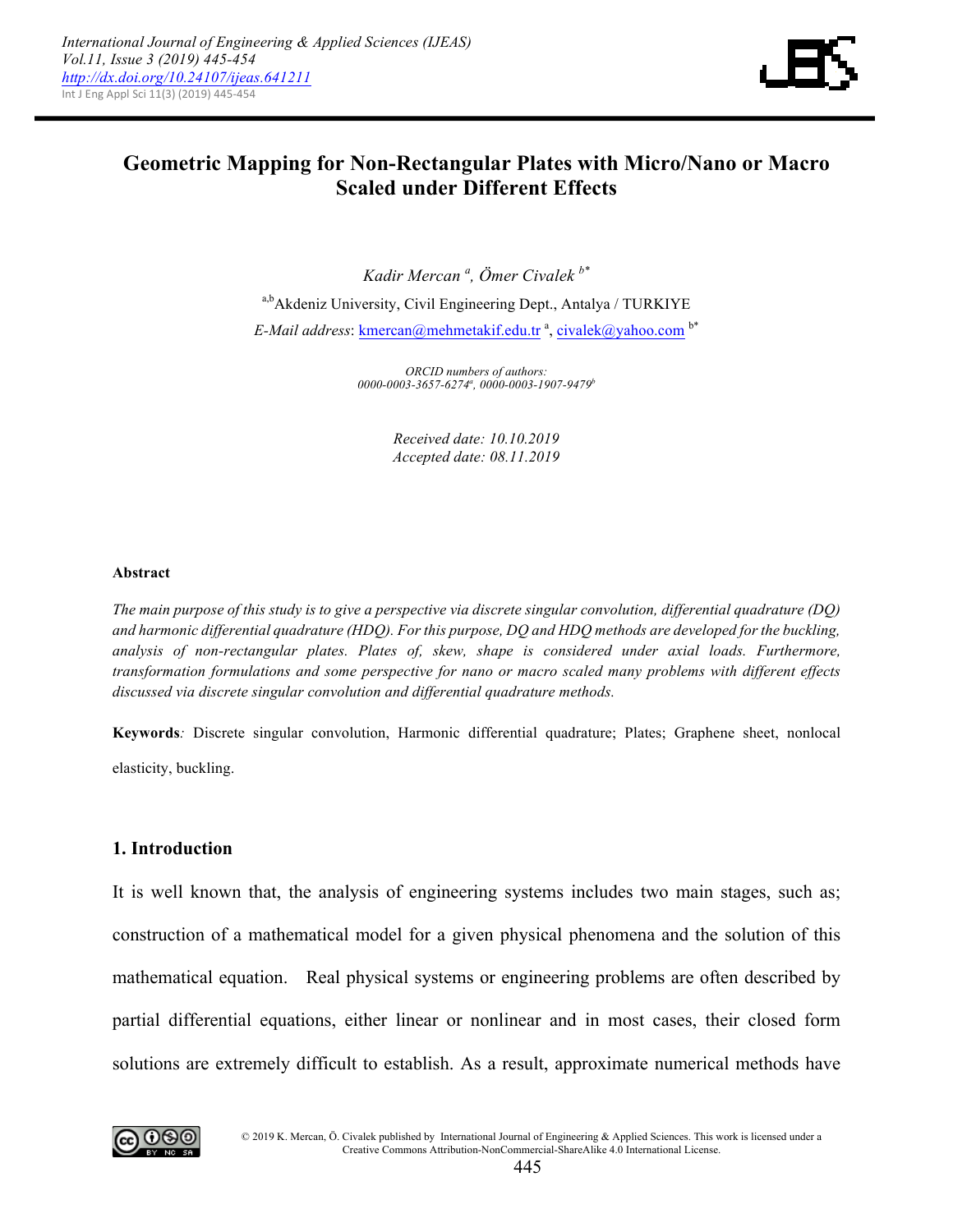been widely used to solve partial differential equations that arise in almost all engineering disciplines. The most commonly used numerical methods for such applications are the finite element, finite difference, Ritz, and boundary element method, and most engineering problems can be solved by these methods to adequate accuracy if a proper and sufficient number of grid points are used. In addition to this, in a large number of practical applications where only reasonably accurate solutions at few specified physical coordinates are of interest, the conventional numerical methods such as finite element or finite difference method require a large number of grid points and so large a computer capacity. Among a variety of numerical methods, the finite element method is by far the most effectively and widely used method. Furthermore, finite element method is still an effective method in especially the systems with complex geometry and load conditions or applications with non-linear behavior and it has many successful applications. In seeking a more efficient numerical method that requires fewer grid points yet achieves acceptable accuracy, the method of differential quadrature (DQ) was introduced by Bellman et al. [1]. Since then, applications of differential quadrature method to various engineering problems have been investigated and their successes have demonstrated the potential of the method as an attractive numerical analysis technique [2-10]. The stability analysis of plates may be either closed form or approximate. The closed form solutions consist of techniques for seeking direct solutions to the governing differential equation of plates. A closed form or rigorous solution of plates can be obtained for only a limited number of cases. For the majority of practical problems, a closed form namely analytical solution either cannot be obtained or is of such a complicated nature that it can be applied only with great difficulty in a practical computation. For many situations, numerical methods are the only approaches that can be employed [11-17].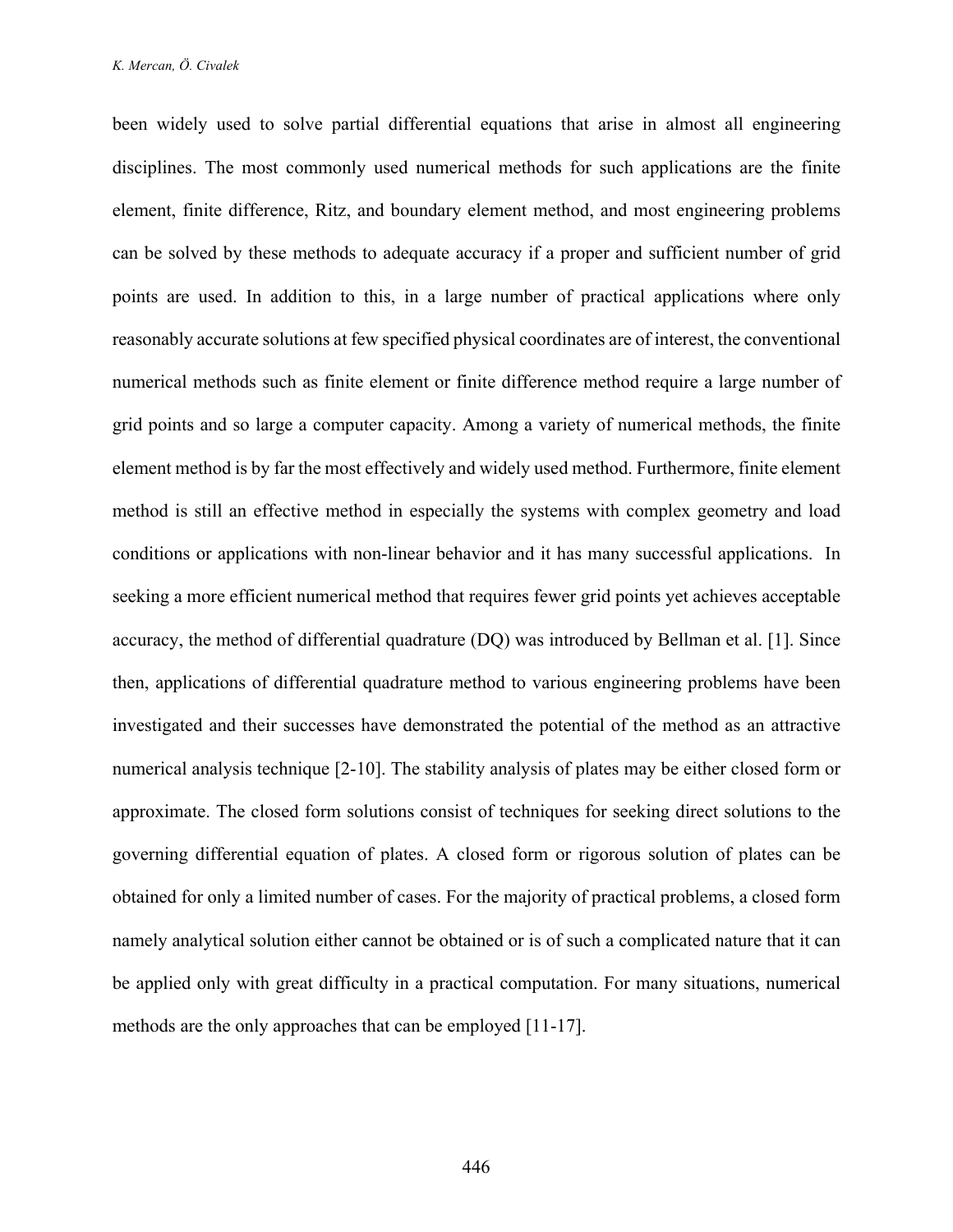The focus of this paper is on the comparison study of the DQ and HDQ methods. For this reason, the applications are limited to those problems having smooth solutions for simplicity. In addition to this, since the only thin plates are considered in this paper, there are some assumptions regarding the behavior of thin plates. These are; the transverse deflections of the plates are small compared to the thickness of the plate. Thus middle-surface stretching caused by bending can be neglected; that is, membrane action resulting from flexure is negligible compared to the flexure. The material of the plate is homogeneous, isotropic, and obeys Hooke's law.

#### **2. Differential Quadrature Method (DQM)**

For simplicity, we consider a one-dimensional function *u(x)* in the [-1,1] domain, and *N* discrete points. Then the first derivatives at point *i*, at  $x = x_i$  is given by

$$
u_x(x_i) = \frac{\partial u}{\partial x}\bigg|_{x = x_i} = \sum_{j=1}^N A_{ij} u(x_j) \quad ; \quad i = 1, 2, \dots, N
$$
 (1)

where  $x_i$  are the discrete points in the variable domain,  $u(x_i)$  are the function values at these points and  $A_{ij}$  are the weighting coefficients for the first order derivative attached to these function values. Bellman et al. [1,2] suggested two methods to determine the weighting coefficients. The first one is to let equation (1) be exact for the test functions

$$
u_k(x) = x^{k-1}; k = 1, 2, \dots, N
$$
 (2)

which leads to a set of linear algebraic equations

$$
(k-1)x_i^{k-2} = \sum_{j=1}^N A_{ij} x_j^{k-1}; \text{ for } i = 1, 2, \dots, N \text{ and } k = 1, 2, \dots, N
$$
 (3)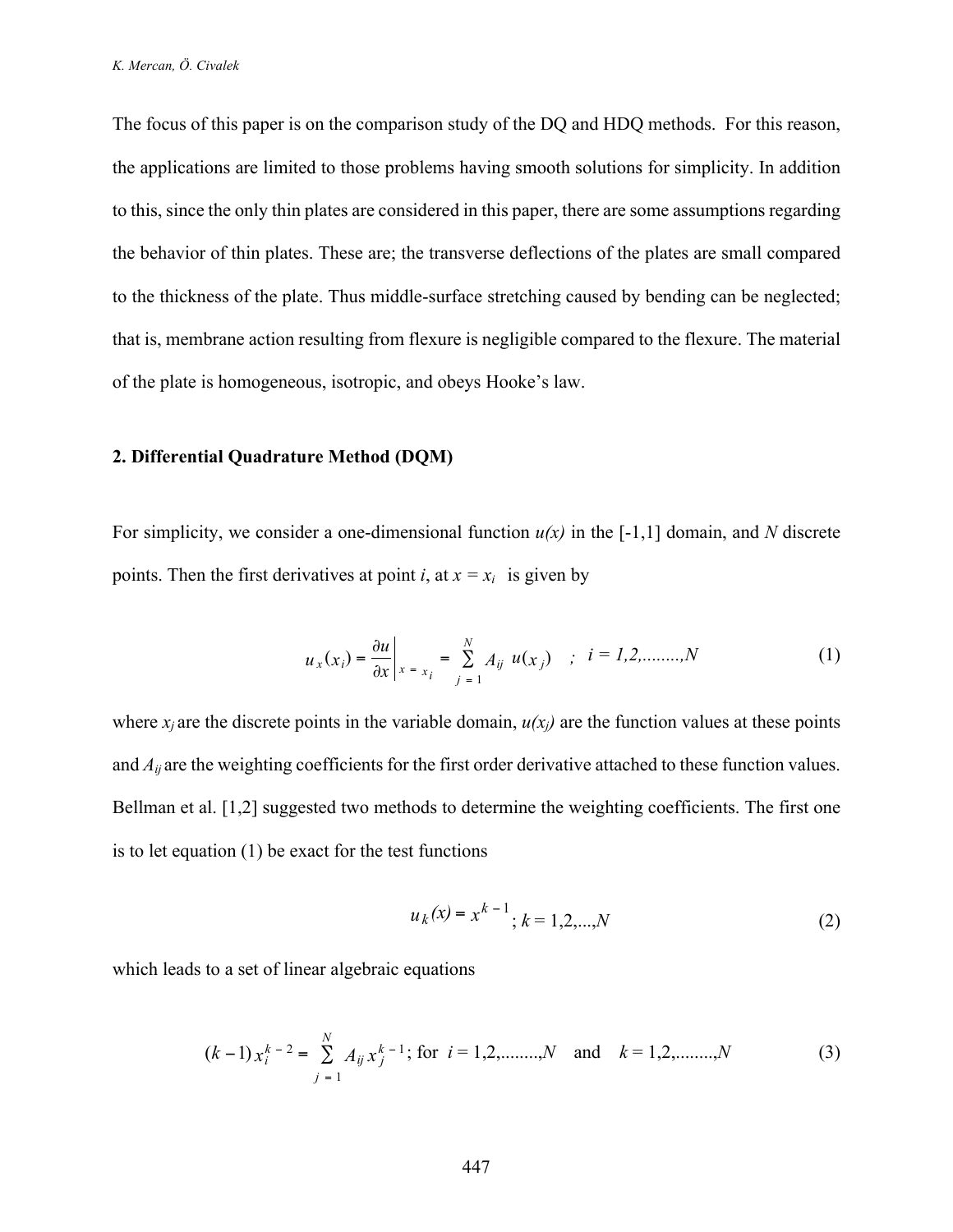which represents *N* sets of *N* linear algebraic equations. Thus, the weighting coefficients for each formula will be different from those for the first order derivative. As similar to the first order, the second order derivative can be written as

$$
u_{xx}(x_i) = \frac{\partial^2 u}{\partial x^2}\bigg|_{x = x_i} = \sum_{j=1}^N B_{ij} u(x_j) \quad ; \quad i = 1, 2, \dots, N
$$
 (4)

where the  $B_{ij}$  is the weighting coefficients for the second order derivative.

 Another way to determine the weighting coefficients is to employ harmonic functions, named the harmonic differential quadrature (HDQ). Harmonic differential quadrature has been proposed by Striz et al. [19]. Unlike the differential quadrature that uses the polynomial functions, such as power functions, Lagrange interpolated, and Legendre polynomials as the test functions, harmonic differential quadrature uses harmonic or trigonometric functions as the test functions. Thus, this method is called the HDQ method. Shu and Xue proposed an explicit means of obtaining the weighting coefficients for the HDQ [18]. The harmonic test function  $h_k(x)$  used in this approach is defined as;

$$
h_k(x) = \frac{\sin\frac{(x - x_0)\pi}{2} \cdot \dots \cdot \cdot \sin\frac{(x - x_{k-1})\pi}{2} \cdot \sin\frac{(x - x_{k+1})\pi}{2} \cdot \dots \cdot \cdot \sin\frac{(x - x_N)\pi}{2}}{\sin\frac{(x_k - x_0)\pi}{2} \cdot \dots \cdot \cdot \sin\frac{(x_k - x_{k-1})\pi}{2} \cdot \sin\frac{(x_k - x_{k+1})\pi}{2} \cdot \dots \cdot \sin\frac{(x_k - x_N)\pi}{2}}
$$
\nfor  $k = 0, 1, 2, ..., N$  (5)

According to the HDQ, the weighting coefficients of the first-order derivatives  $A_{ij}$  for  $i \neq j$  can be obtained by using the following formula:

$$
A_{ij} = \frac{(\pi/2)P(x_i)}{P(x_j)\sin[(x_i - x_j)/2]\pi}, \qquad i,j = 1,2,3,\dots, N
$$
 (6)

where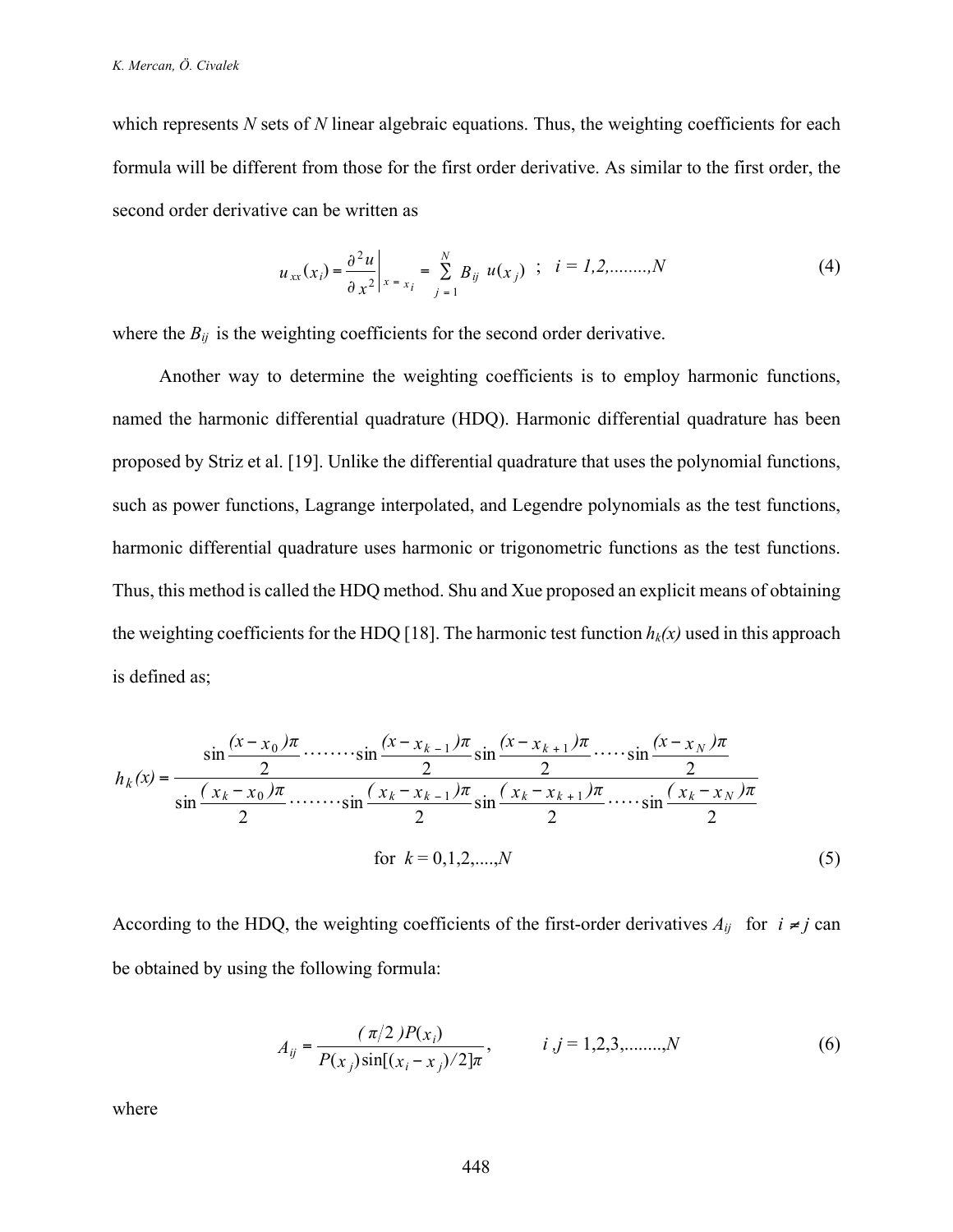$$
P(x_i) = \prod_{j=1, j \neq i}^{N} \left( \frac{x_i - x_j}{2} \pi \right), \quad \text{for } j = 1, 2, 3, \dots N \tag{7}
$$

The weighting coefficients of the second-order derivatives  $B_{ij}$  for  $i \neq j$  can be obtained using following formula:

$$
B_{ij} = A_{ij} \left[ 2 A_{ii}^{(1)} - \pi c t g \left( \frac{x_i - x_j}{2} \right) \pi \right], \qquad i, j = 1, 2, 3, \dots, N \qquad (8)
$$

### **3. Applications of DQ methods**

The governing differential equations for skew plates under uniaxial compression (uniform normal force)  $F_x$  along the *x* direction and its differential quadrature form are given respectively,

$$
u_{xxxx} - (4k \cos \theta) u_{xxxy} + 2k^2 (1 + 2 \cos^2 \theta) u_{xxyy} - (4k^3 \cos \theta) u_{xyyy} + k^4 u_{yyyy} =
$$
  
\n
$$
- \frac{a^2}{D} F_x \sin^4 (\theta/4) u_x
$$
  
\n
$$
\sum_{n=1}^{N_x} D_{in} u_{nj} - 4k \cos \theta \sum_{n=1}^{N_x} C_{in} \sum_{m=1}^{N_y} A_{jm} u_{mn} + 2k^2 (1 + 2 \cos^2 \theta) \sum_{n=1}^{N_x} B_{in} \sum_{m=1}^{N_y} B_{jm} u_{im}
$$
  
\n
$$
- 2k^2 (1 + 2 \cos^2 \theta) \sum_{n=1}^{N_x} A_{in} \sum_{m=1}^{N_y} C_{jm} u_{mn} + k^2 \sum_{m=1}^{N_y} D_{jm} u_{mi} = \frac{a^2}{D} F_x \sin^4 (\theta/4) \sum_{n=1}^{N_x} A_{in} u_{mj}
$$
  
\n $i = 1, 2, \dots, N_x$  and  $j = 1, 2, \dots, N_y$  (10)

where  $\theta$  is skew angle,  $k = a/b$  is the aspect ratio, *u* is the displacement in the *z* direction, and *D* is the flexural rigidity. Clamped support condition with movable edges is considered. In accordance with this condition the plate is prevented from moving in the *z* direction or rotating at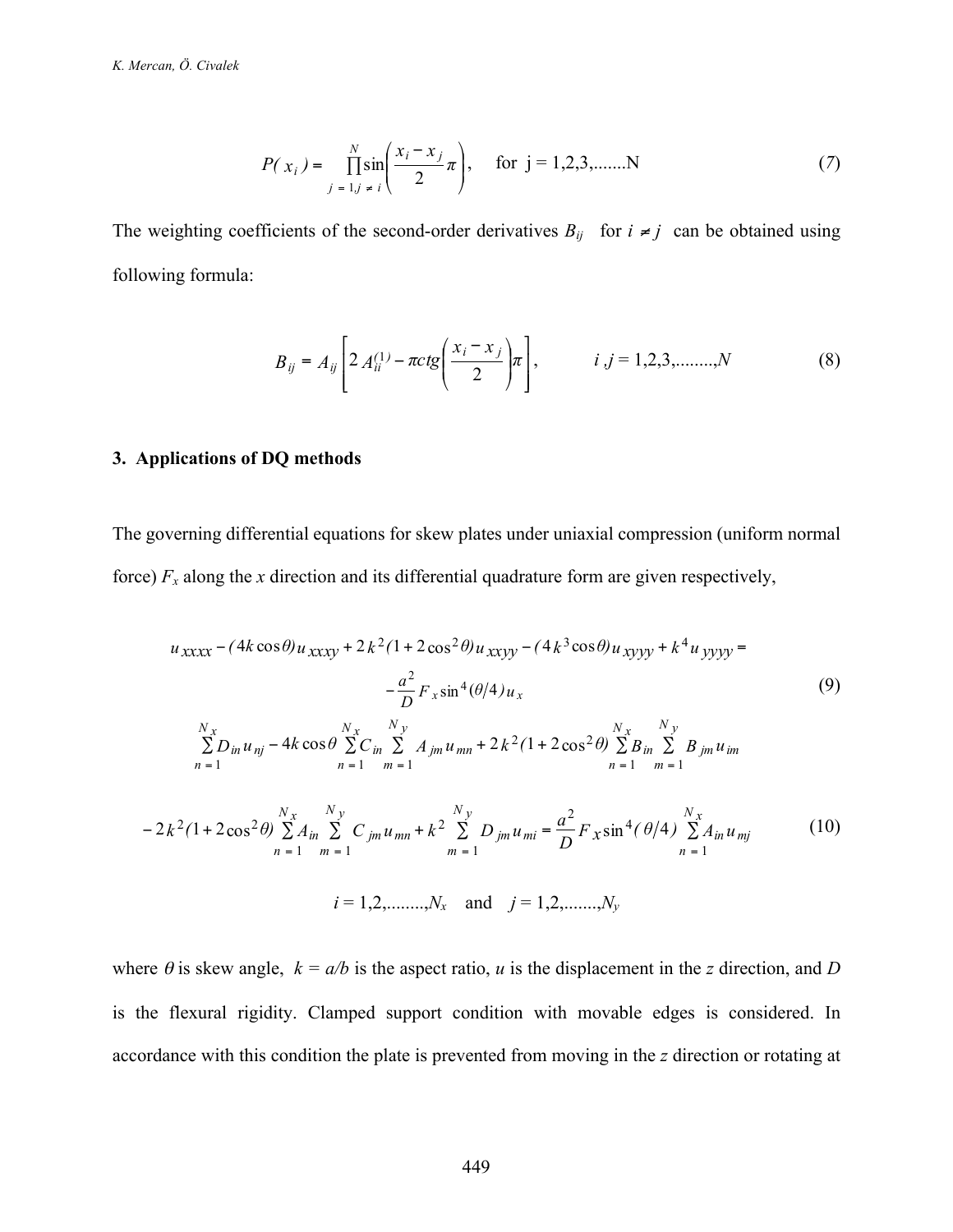the boundaries. In this case both the deflection and slope must vanish. Since the first and last displacements are known, Eq. (36) is rewritten for boundary conditions

$$
\sum_{n=1}^{N_X} D_{in} u_{nj} - 4k \cos \theta \sum_{n=1}^{N_X} C_{in} \sum_{m=1}^{N_y} A_{jm} u_{mn} + 2k^2 (1 + 2 \cos^2 \theta) \sum_{n=1}^{N_X} B_{in} \sum_{m=1}^{N_y} B_{jm} u_{im}
$$
  

$$
- 2k^2 (1 + 2 \cos^2 \theta) \sum_{n=1}^{N_X} A_{in} \sum_{m=1}^{N_y} C_{jm} u_{mn} + k^2 \sum_{m=1}^{N_y} D_{jm} u_{mi} = \frac{a^2}{D} F_X \sin^4 (\theta/4) \sum_{n=1}^{N_x} A_{in} u_{mj}
$$
(11)

 $i = 2, \dots, N_x - 1$  and  $j = 2, \dots, N_y - 1$ 

Consequently, we solve the remaining eigenvalue problem to obtain the buckling loads.

## **4. Discrete Singular Convolution (DSC)**

Wei [18-20] proposed the method of discrete singular convolution (DSC) in 1998. In this method, numerical solutions of differential equations are discrete via some kernels. A singular convolution defined below [19]

$$
F(t) = (T * \eta)(t) = \int_{-\infty}^{\infty} T(t - x)\eta(x)dx
$$
\n(12)

For example, regularized Shannon kernel (RSK) is more suitable for practical applications. This kernel can write as follows [18]

$$
\delta_{\Delta,\sigma}(x - x_k) = \frac{\sin[(\pi/\Delta)(x - x_k)]}{(\pi/\Delta)(x - x_k)} \exp\left[-\frac{(x - x_k)^2}{2\sigma^2}\right]; \sigma > 0 \tag{13}
$$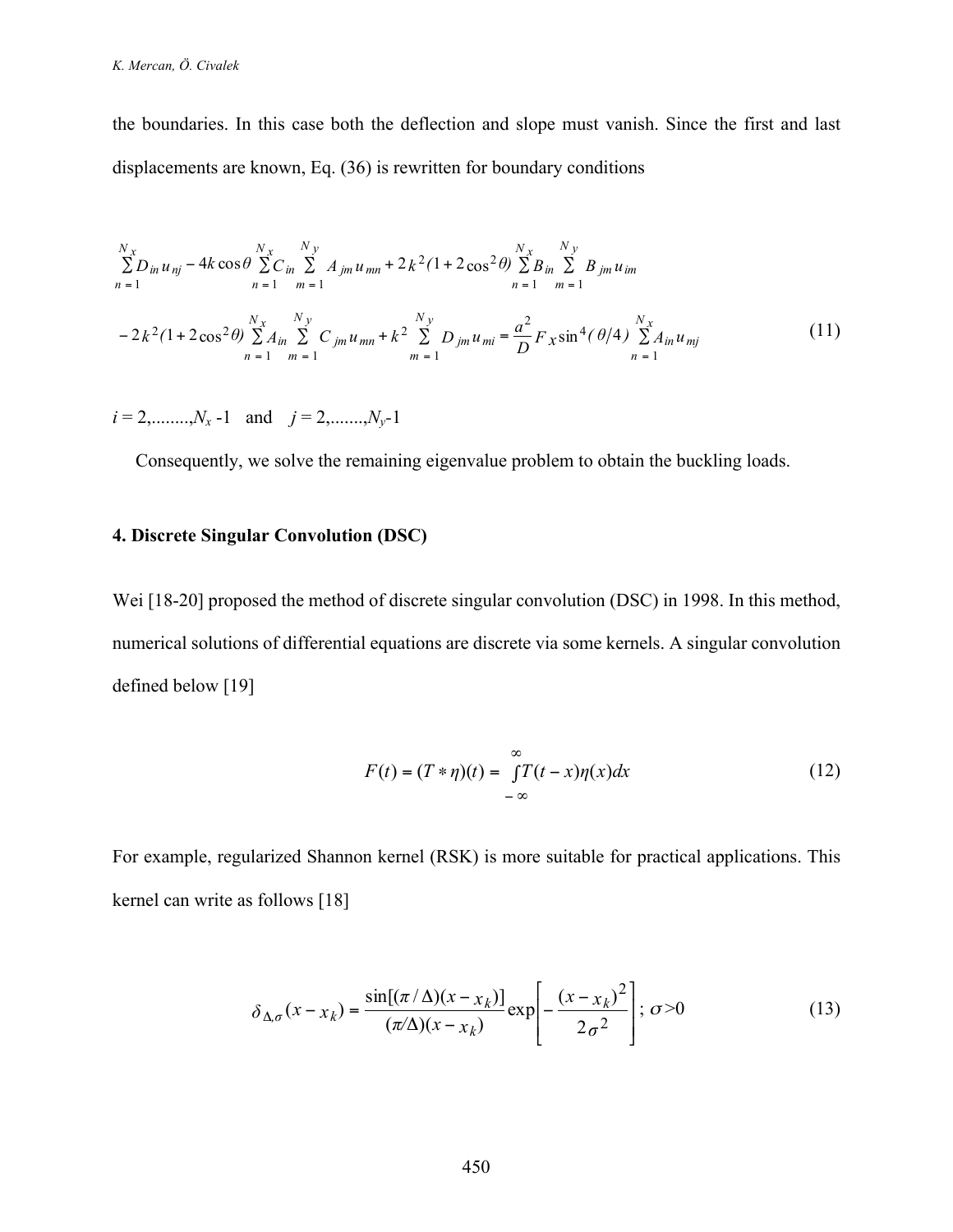by using the method of DSC and DQ methods plates with different shape can be solve via below transformation rules

$$
\frac{\partial^2 w}{\partial x^2} = [J_{22}]^{-1} \sum_{i=-M}^{M} \delta^{(2)} \Delta_{i,\sigma} (k \Delta \xi) w_{ik} - [J_{22}]^{-1} [J_{21}] [J_{11}]^{-1} \sum_{i=-M}^{M} \delta^{(1)} \Delta_{i,\sigma} (k \Delta \xi) w_{ik}
$$
(14a)

$$
\frac{\partial^2 w}{\partial y^2} = [J_{22}]^{-1} \sum_{i=-M}^{M} \delta^{(2)} \Delta_{i,\sigma} (k\Delta \eta) w_{jk} - [J_{22}]^{-1} [J_{21}] [J_{11}]^{-1} \sum_{i=-M}^{M} \delta^{(1)} \Delta_{i,\sigma} (k\Delta \eta) w_{jk}
$$
(14b)

$$
\frac{\partial^2 w}{\partial x \partial y} = [J_{22}]^{-1} \sum_{i=-M}^{M} \delta^{(1)} \Delta_{i,\sigma} (k \Delta \xi) \sum_{i=-M}^{M} \delta^{(1)} \Delta_{i,\sigma} (k \Delta \eta) w_{ij}
$$

$$
- [J_{22}]^{-1} [J_{21}] [J_{11}]^{-1} \sum_{i=-M}^{M} \delta^{(1)} \Delta_{i,\sigma} (k \Delta \eta) w_{jk}
$$
(15)

$$
\Theta_x^n\left(\right) = \frac{\partial^{(n)}\left(\right)}{\partial x^{(n)}} = \sum_{k=-M}^{M} \delta_{\Delta,\sigma}^{(n)}(k\Delta x)\left(\right)_{i+k,j} \tag{16}
$$

$$
\Theta_{y}^{n}\left(\right) = \frac{\partial^{(n)}\left(\right)}{\partial y^{(n)}} = \sum_{k=-M}^{M} \delta_{\Delta,\sigma}^{(n)}(k\Delta y)\left(\right)_{i,j+k} \tag{17}
$$

$$
\Theta_{x}^{1}\Theta_{y}^{(n-1)}(t) = \frac{\partial^{(n)}(t)}{\partial x \partial y^{(n-1)}} = \sum_{k=-M}^{M} \delta_{\Delta,\sigma}^{(1)}(k\Delta x)(t)_{i+k,j} \sum_{k=-M}^{M} \delta_{\Delta,\sigma}^{(n-1)}(k\Delta y)(t)_{i,k+j}
$$
(18)

$$
\Theta_{x}^{(n-1)}\Theta_{y}^{1}() = \frac{\partial^{(n)}(t)}{\partial x^{(n-1)}\partial y} = \sum_{k=-M}^{M} \delta_{\Delta,\sigma}^{(n-1)}(k\Delta x)(t)_{i+k,j} \sum_{k=-M}^{M} \delta_{\Delta,\sigma}^{(1)}(k\Delta y)(t)_{i,k+j}
$$
(19)

Similar transformation can also possible for DQ or HDQ methods.

### **5. Concluding remarks and nano-scaled plates**

In the applied mechanics area, many different problems can be solved via DSC or DQ transformation methods. For example, below cases can be consider for each plate problem (triangular, skew, trapezoidal, circular, annular, sector, polygonal, deltoid, or general nonrectangular plates:

5.1. Foundation effects, magnetic effects, piezo effect.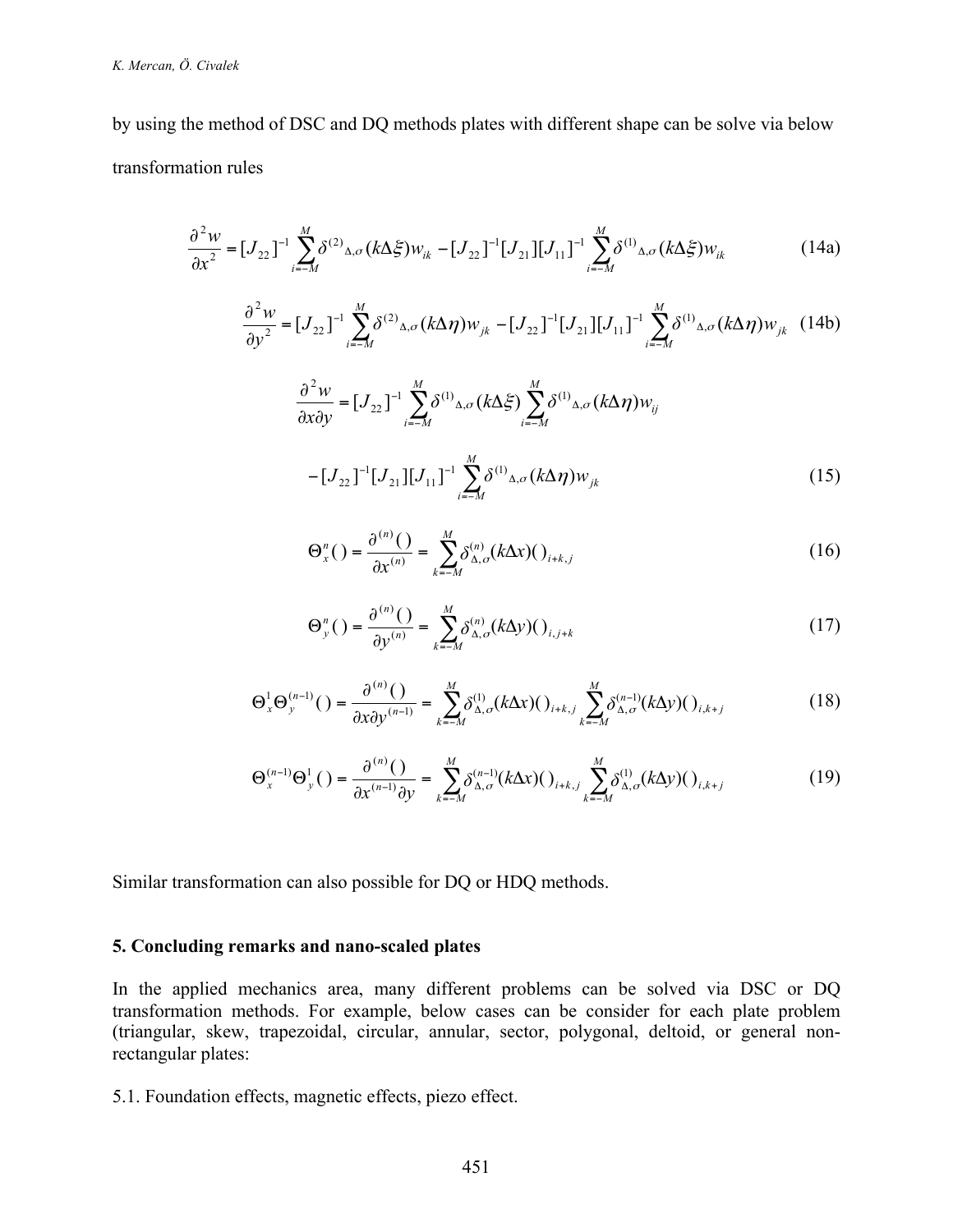- 5.2. Functionally graded (FG) composite material
- 5.3. CNT reinforced composite material
- 5.4. Graphene platelet reinforced composite material
- 5.5. Nonlinear analysis-material nonlinearity
- 5.6. Buckling
- 5.7. Bending
- 5.8. Vibration
- 5.9 Porosity effect
- 5.10. Post buckling
- 5.11. Nonlinear analysis-geometric nonlinearity
- 5.12. Viscoelasticity, damped vibration.

Also, micro/nano scaled plates, beam and shell problems can also be solved [21-31] via these

methods.

## **References**

- [1] Bellman, R., Casti, J., Differential quadrature and long-term integration, *Journal of Mathematical Analysis and Application,* 34, 235-38, 1971.
- [2] Bellman, R., Kashef, B.G., Casti, J., Differential Quadrature: A technique for the rapid solution of nonlinear partial differential equation, *Journal of Computational Physics,* 10, 40-52, 1972.
- [3] Bert, C.W., Malik, M., The differential quadrature method for irregular domains and application to plate vibration, *International Journal of Mechanical Science*, 38(6), 589-606, 1996.
- [4] Bert, C.W., Jang, S.K., Striz, A.G., Two new approximate methods for analyzing free vibration of structural components, *AIAA Journal*, 26(5), 612-18, 1987.
- [5] Bert, C.W., Wang, Z., Striz, A.G., Differential quadrature for static and free vibration analysis of anisotropic plates, *International Journal of Solids and Structure*, 30(13),1737-44, 1993.
- [6] Bert, C.W., Malik, M., Free vibration analysis of tapered rectangular plates by differential quadrature method: a semi- analytical approach, *Journal of Sound and Vibration,* 190(1), 41- 63, 1996.
- [7] Bert, C.W., Wang, Z., Striz, A.G., Convergence of the DQ method in the analysis of an isotropic plates, *Journal of Sound and Vibration*, 170(1), 140-44, 1994.
- [8] Bert, C.W., Malik, M., Differential quadrature method in computational mechanics: a review, *Applied Mechanics Review*, 49(1), 1-28, 1996.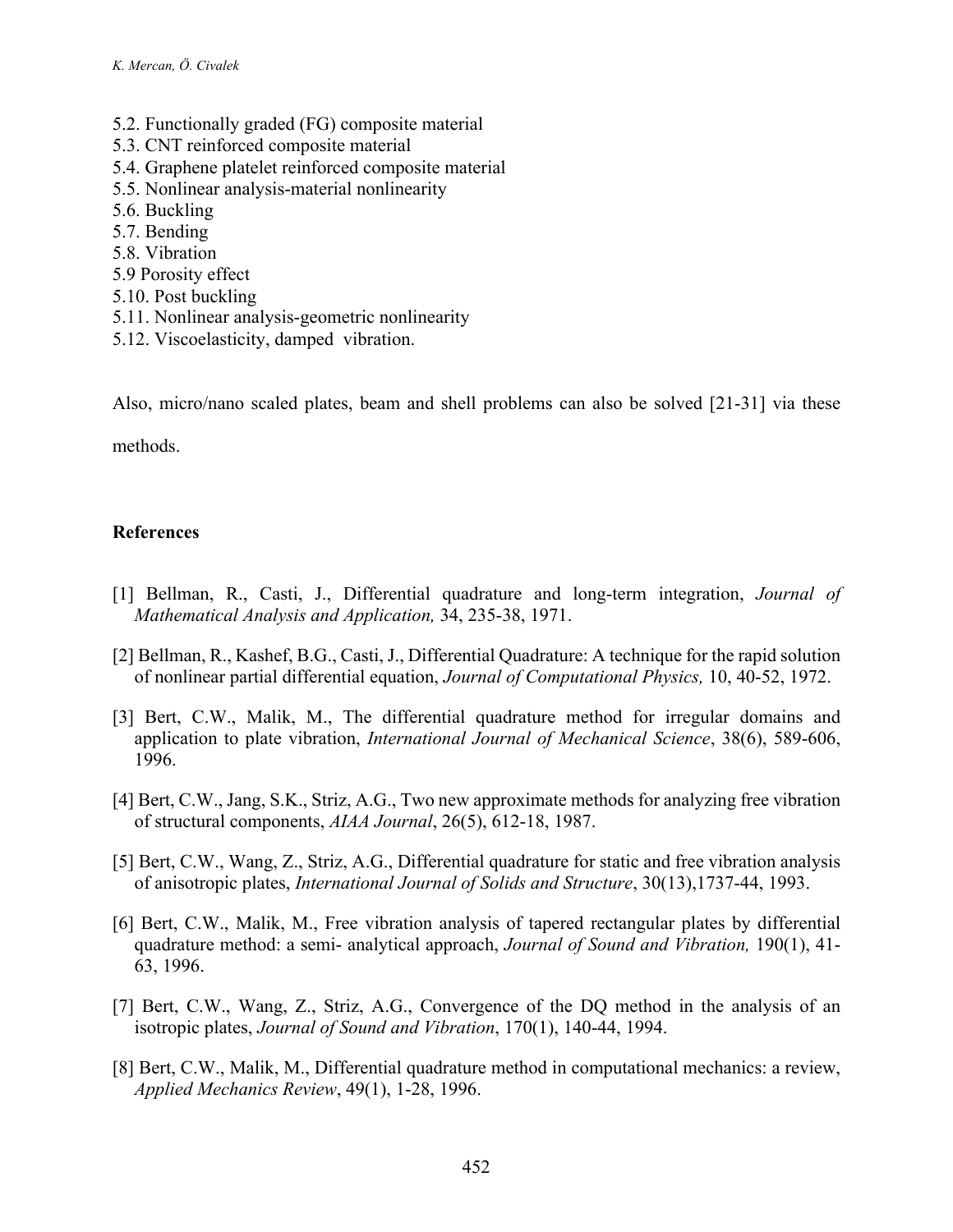- [9] Bert, C.W., Wang, Z., Striz, A.G., Static and free vibrational analysis of beams and plates by differential quadrature method, *Acta Mechanica,*102, 11-24, 1994.
- [10] Björck, A., Pereyra, V., Solution of Vandermonde system of equations, *Mathematical computing,* 24, 893-903, 1970.
- [11] Civalek, Ö., Finite Element analysis of plates and shells, *Elazığ: Fırat University (in Turkish),* 1998.
- [12] Shu, C., Xue, H., Explicit computations of weighting coefficients in the harmonic differential quadrature, *Journal of Sound and Vibration*, 204(3), 549-55, 1997.
- [13] Liew, K.M., Teo, T.M., Three dimensional vibration analysis of rectangular plates based on differential quadrature method, *Journal of Sound and Vibration,* 220(4), 577-99, 1999.
- [14] Timoshenko, S.P., Gere, J.M., Theory Elastic Stability, McGraw-Hill, Second Edition, Tokyo, 1959.
- [15] Chajes, A., Principles of Structural Stability Theory, Prentice-Hall, New Jersey, 1974.
- [16] Wang, X., Striz, A.G., Bert, C.W., Buckling and vibration analysis of skew plates by the differential quadrature method, *AIAA Journal*, 32(4), 886-889, 1994.
- [17] Wang, X., Bert, C.W., Striz, A.G., Differential quadrature analysis of deflection, buckling and free vibration of beams and rectangular plates, Computers and Structures, 48(3), 473-479, 1993.
- [18] Wei, G.W., A new algorithm for solving some mechanical problems, *Comput. Methods Appl. Mech. Eng*., 190, 2017-2030, 2001.
- [19] Wei, G.W., Vibration analysis by discrete singular convolution, *Journal of Sound and Vibration,* 244, 535-553, 2001.
- [20] Wei, G.W., Discrete singular convolution for beam analysis, *Engineering Structures*, 23, 1045-1053, 2001.
- [21] Akgöz, B., Civalek, O., Effects of thermal and shear deformation on vibration response of functionally graded thick composite microbeams, *Composites Part B: Engineering* 129, 77-87, 2017.
- [22] Civalek, O., Geometrically non-linear static and dynamic analysis of plates and shells resting on elastic foundation by the method of polynomial differential quadrature (PDQ), Fırat University, Elazığ, 2004.
- [23] Civalek, O., Demir, C., Buckling and bending analyses of cantilever carbon nanotubes using the euler-bernoulli beam theory based on non-local continuum model, *Asian Journal of Civil Engineering,* 12(5), 651-661, 2011.